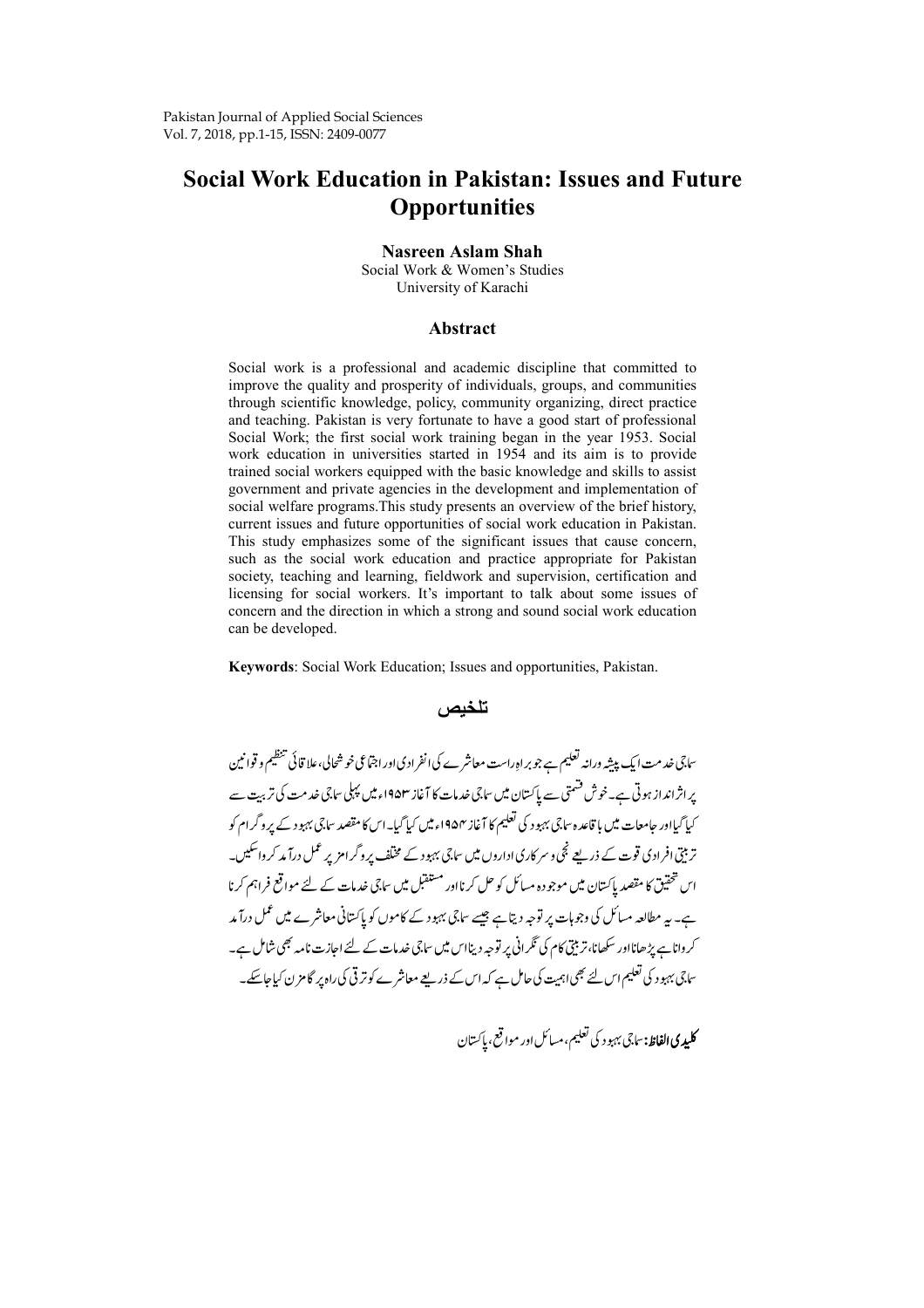#### **Introduction**

The education system in Pakistan is commonly criticized for the elimination of the marginalized groups and for lack of significance and native knowledge. However, throughout British rule, from 1700 to 1947, Pakistan's education policies reinforced the earlier selective tendencies. By the early twentieth century, alternative castes and marginalized people recognized the benefit of education and managed to get proper education. It is hoped that with addition of these groups in the education system for proper education; the Pakistan education system will become more appropriate, contextual and local in its nature sufficiently contributing to the national development.

Social work education as a river of the higher education system is over a hundred years old in the world and developed extremely in past decades (Midgley, 2000). In Pakistan, it's almost done sixty-five years. However, the position of social work education in Pakistan, particularly of its knowledge base, remains debated and remarked upon in published work as well as in academic gatherings. Social work education as a profession is commonly considered as an emerging profession because of, the absence of local course to knowledge component and lack of connections between classroom learning and field realities.

Pakistan is very fortunate to have a good beginning of professional Social Work. In Pakistan, professional social work owes its origin to a short-term training course on social service organized by the social service at Karachi. The training course included those men and women who were willing to volunteer them for social service. Till that time social workers did not get any salary of remuneration for their work. It was simply a social service to the needy people guided by the principle of humanity. Later on, the social work departments were established in the year of 1954 in Lahore. The department started a course of professional training in social work. In the year 1961, another department of social was established at University of Karachi (Dr. Mohammad Khalid, 2007).

Sixty five years of professional Social Work in Pakistan has been marked by few successes and too several travails that justify a serious debate on what the future holds for a 'profession' besieged by many internal and external limitations and considerations as well as Inbreeding in manyorganizations, lack of local literature, weight age for fieldwork, and therefore the undeniable fact that most social work educators don't seem to be practitioners in contrast to the counterparts in many developed countries. Hardly any real attempt created for the development of field, non-professionals at education and training, lack of standards in education and training, and for establishing a 'National Council for Social Work Education and Training in Pakistan.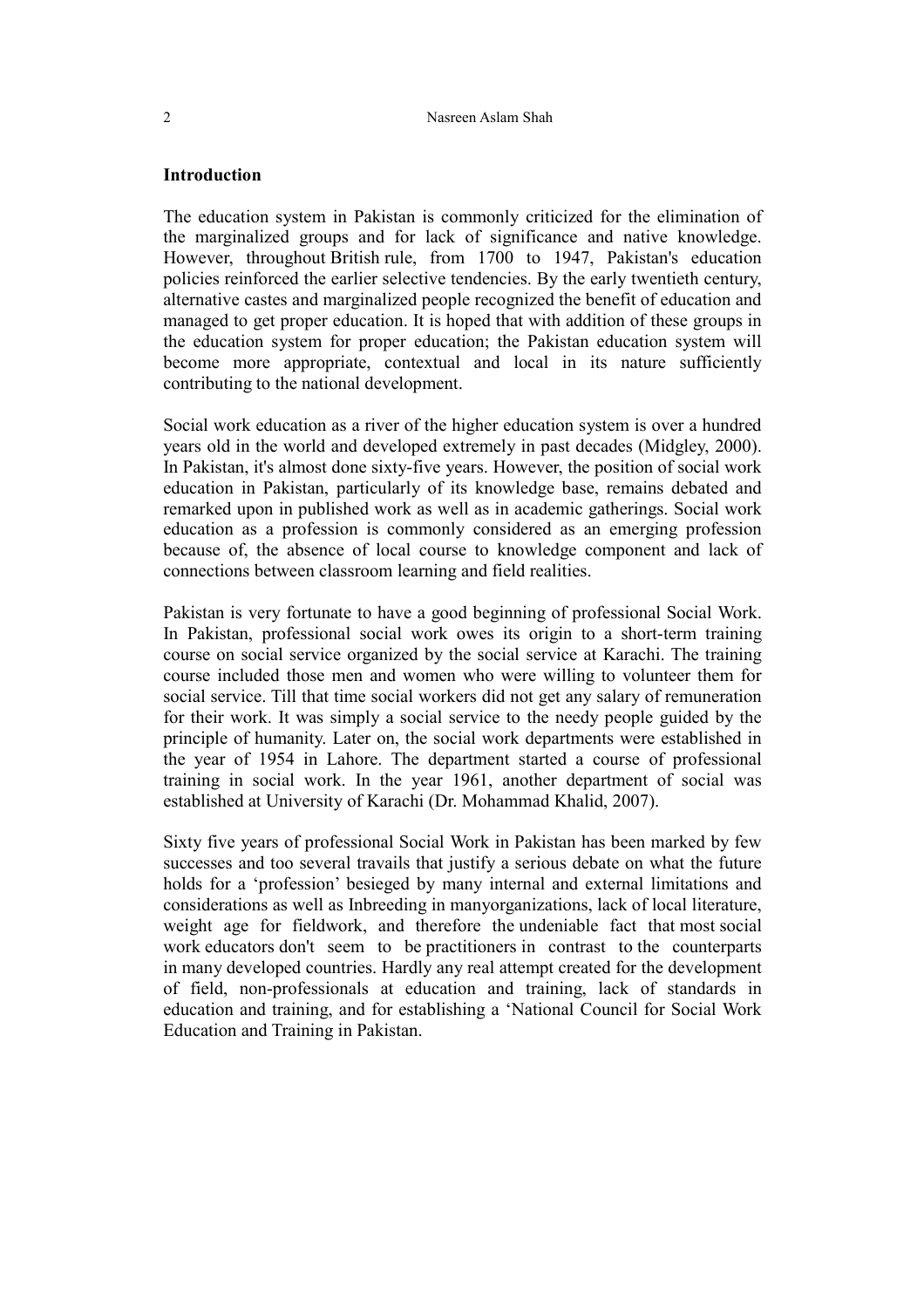This study presents an overview of the brief history, current issues and future opportunities of social work education in Pakistan. This study emphasizes some of the significant issues that cause concern, such as the social work education and practice appropriate for Pakistan society, teaching and learning, fieldwork and supervision, certification and licensing for social workers. It's important to talk about some issues of concern and the direction in which a strong and sound social work education can be developed.

## **Objectives**

- To look in to the history and development of social work education in Pakistan
- To identify the current problems, and future opportunities of social work education in Pakistan
- To draws the recommendations for social work education

#### **Social Work Education: A Global Overview**

Being a world profession, education for social work gets place in the majority of the countries within the world. It has a reach of around three thousands schools/departments of social work in over 193 countries in the world (Midgley, 2000a). Besides the usual social work, global social work is educated in schools, colleges and universities of social work and cross-national cooperation between training programs is common practice (Pawar, 2014). Social work profession has been mutually explained by the International Association of Schools of Social Work (IASSW) and the International Federation of Social Workers (IFSW) as follows: The social work profession promotes social change, problem solving in human relationships and empowerment and liberation of people to enhance well being, vitalizing theories of human behaviour and social systems. Social work intervenes at the point where people interact with their environments. Principles of human rights and social justice are 'fundamental to social work' (Ordorika, 2008). The development of social work education is closely linked with the development of social work profession (Estes, 1997).

Basically, in terms of social work profession and social work education; the world is divided into two parts. The Northern part which includes USA, UK and other European countries and the Southern part which comprises Asian, Middle-East Asian, African and other third world nations. It was the social crisis in the Western Europe and North America in the 18th and 19th centuries, which led to the creation of social work as an institution and profession (Bernstein, 1995).

This social crisis in the western countries which tore a vent through many western societies in the 18th and 19th centuries is commonly referred to as the 'industrial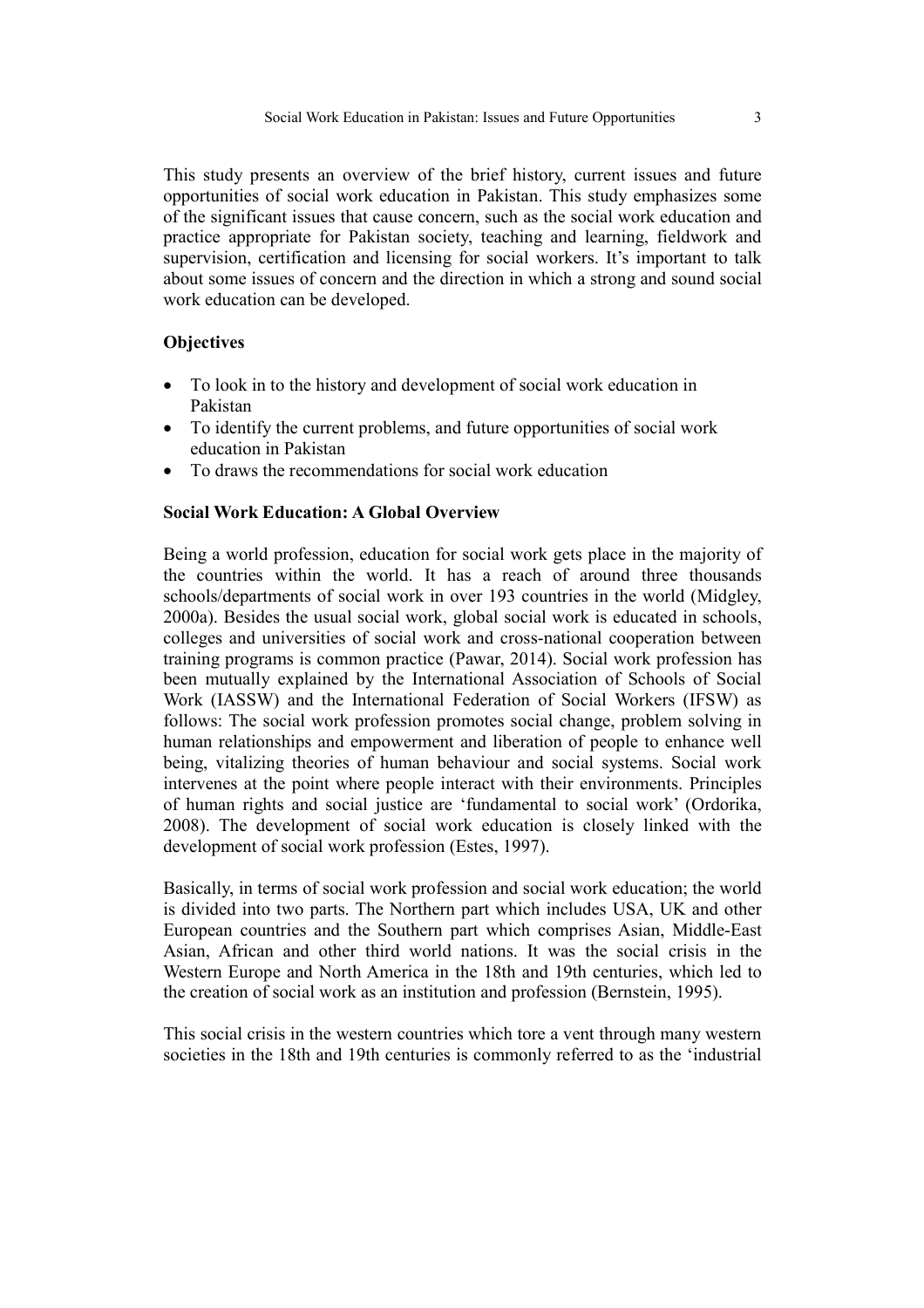revolution'. Rapid industrialization and urbanization transformed the lives of all people (Farley and Smith, 2006). Social work emerged as a response to this crisis. State social welfare initiatives such as schemes for public sanitation, education, juvenile correction, public workhouses accompanied with legislation as well as new mechanisms for recording population change originated in the 19th century. The social work activities were financed and run by philanthropic agencies and statutory agencies such as courts, hospitals and workhouses in this period (Stroup, 1980).

In 1870s when a scheme for training housing managers responsible to help tenants in Britain was started by Octavia Hill the need for a more systematic training of social work education was felt*.* As a result systematic training started at Women's University settlement in London in 1890s (Axinn& Levin, 1975). In the USA the first brief training course comprising lectures, observation visits and field work was started by the Charity Organization Society in 1898. This program ultimately developed into the New York School of Social Work (Compton, 1980).

The Second World War had caused much destruction to the peace and harmony in the third world countries. As a result, the UN sent social work consultants from the West to third world countries to provide all kinds of support. These consultants visited different ministries, public and private sectors and NGOs of the third world countries. Based on the observations made by these consultants a twofold system was developed for training the 'Trained Social Workers'. One to bring the experts from the west, and the other to send the persons from third world countries to the west, who would come back and help their own (Midgley,1978) to control and prevent the situation from worsening.

The social work professionals from the west and from the third world countries who were trained in the western countries attempted to develop theories, knowledge and models and started to apply them in the third world countries. But the socio-cultural milieu and indigenous aspects of the third world countries did not match those of the west. Midgley (1978a) argued that western ideas, technologies and institutions replicated in the developing countries were actually to serve the interests of developed countries and establish a new colonialism in a more subtle and effective way in order to have power over them.

The local pattern of social work practice is challenged by the globalization of economies and technologies likewise because of the variety of socio-economic, culture, traditions, ethnicities and religions in numerous regions of the world (DuBoi and Miley, 2005). Social work in many countries also faces variety in religion, traditional faith, culture and social developments. Social work practice is different among ethnic groups. This diversity of customary culture creates multicultural social work practice difficult and tricky. A comparable condition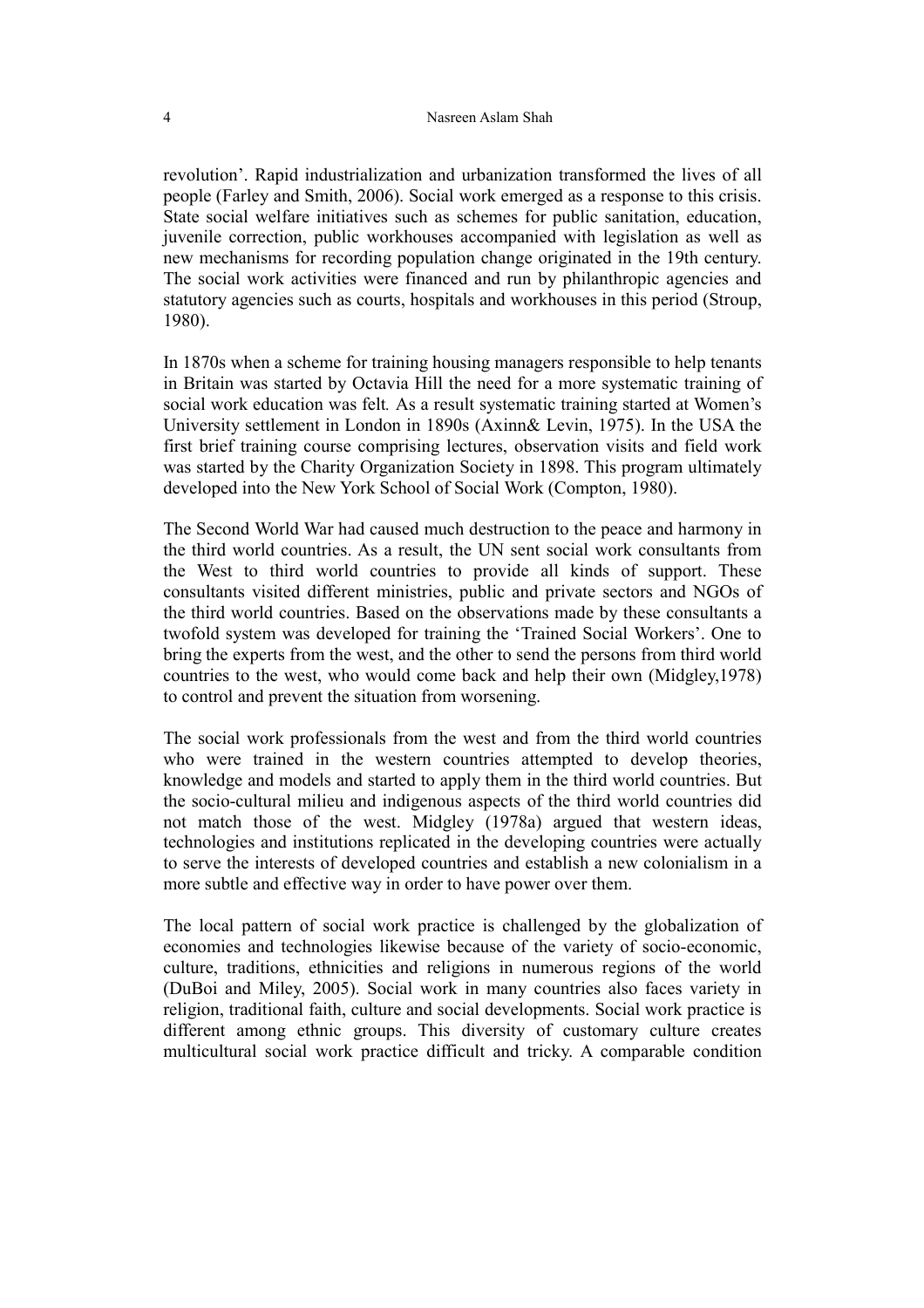takes places in the thought-out world. Local social work practice with one ethnic group may not fit and be appropriate to another. A general idea of the changing models of social work education, resulting from the changing background of socio-economic and political systems in different country to country (Conrad, 1999).

## **Development of Social Work Education in Pakistan**

As a nation, Islamic Republic of Pakistan is extremely numerous in cultural characteristics. Influenced by the West, it's pluralistic and democratic with a number of political ideologies. Therefore, the Pakistan social work professionals are faced with a very complicated certainty. There is interaction of the many socio, cultural, economic, political and even geographical aspects at intervals and from one area to the other. Individuals within Pakistan are divided on ethnic, linguistic, cultural, regional, caste and religious lines.

This variety is additional complex by the very reality that a number of agreements urbanized, industrialized and modernized faster as compared to the others. This complicated combine of practice and contemporarily composes it nearly impracticable to make one overarching method to suit all. Additional, several parts get politicized faster than others. In this environment, one cannot expect one Pakistan model to fit all the areas of social work education and practice. Previously, general prejudice of helpless groups was due to their features such as religion, caste, sex, ethnicity, age, health and economic background (Shireen, 2002).

These procedures have to lead to social dislocation, ecological destruction, and the cleaning out of cultural and natural variety. In such situation poverty, social difference and ecological disasters are on the increase. Action groups hoping towards sustainable and people-centered development encouraging the prices of social equity, local self-governance, democratic pluralism, local people's participation, self-sufficiency and harmony and mutual social self-motivated are rising in new social movements.

As understanding the reality and difficulty of Pakistan's society, with the future socio-economic and political movements and its consequence on society, the social worker has an important task to play in the circumstance of the rebirth of the civil society. The wide concerns for social work are equity, social justice, harmony, directing the activities to maintain the search of the deprived groups to get their basic needs. Social work professionals are likely to take action to the social realism of the current society. Social work training requires to obtain the note of all these related issues to include this in its curriculum, classroom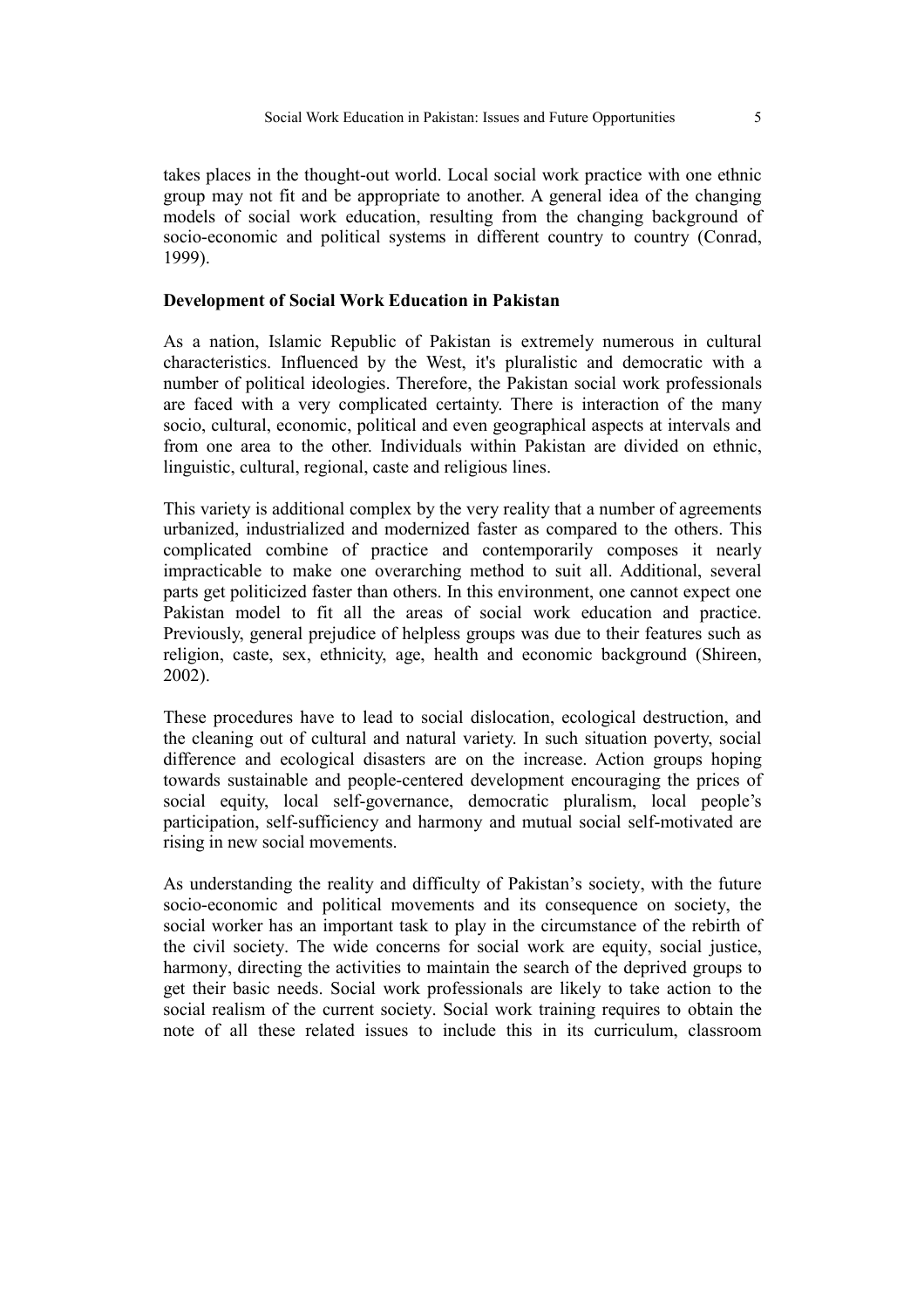teaching, and field practice and research studies to make the learning applicable and more relaxed.

#### **Structure and Content of Social Work: Pakistan**

According to Higher Education Commission of Pakistan (2014), the structure of Social Work Education in Bachelor (BSW) and Master's Degree (MA) are credit based in various departments in the university and faculties of social work in Pakistan. The Bachelor of social work is the primary professional degree in social work in Pakistan, the key aim of the Bachelor degree is to prepare the social workers with scholarly person observe individual, families, groups, organizations, and communities, whereas the Masters level social works aim is to arrange the graduates for the higher practice and to develop the expertise in the optional fields. The least obligation for a professional position in this field is a bachelor's. Bachelor's degree in social work is a three/two-year course open for all those who have passed their Pre- University education or its equivalent qualification. A graduate in any discipline will be a part of the Master's Degree course in Social Work which is of two-year duration. The admission to the MA in social work degree is open to all candidates irrespective of that possess a bachelor's degree. Several universities in Pakistan held an entrance examination at the national level to select the students. However, very few universities of social work following the selection process.

The social work degree at the bachelor's level carries a most of eighty credits across theory and also the practice parts. Number of the faculties follow three days of theory category and three days of observe within the bachelor's degree level, whereas some others follow two days of field practice. There are not any block placements parts of a month-long add workplace or community or the department of the government or a hospital within the bachelor's degree level however there's a provision for the study tour with supervised instruction by the faculty members. At the Masters' level, the social work syllabus will take issue from university to university and also the specializations offered by the faculties. The Master's course in social work bearing 80-90 credits of demand unfold across four semesters. Out of the overall variety of credits, one third is reserved for the munitions practicum. Another time there's a variation within the specializations provided across the faculties in Pakistan. Many colleges of social work and departments offer the various specializations like Human Resource and Personnel Management, Community Development/ Social Development and Medical and psychiatrically social work.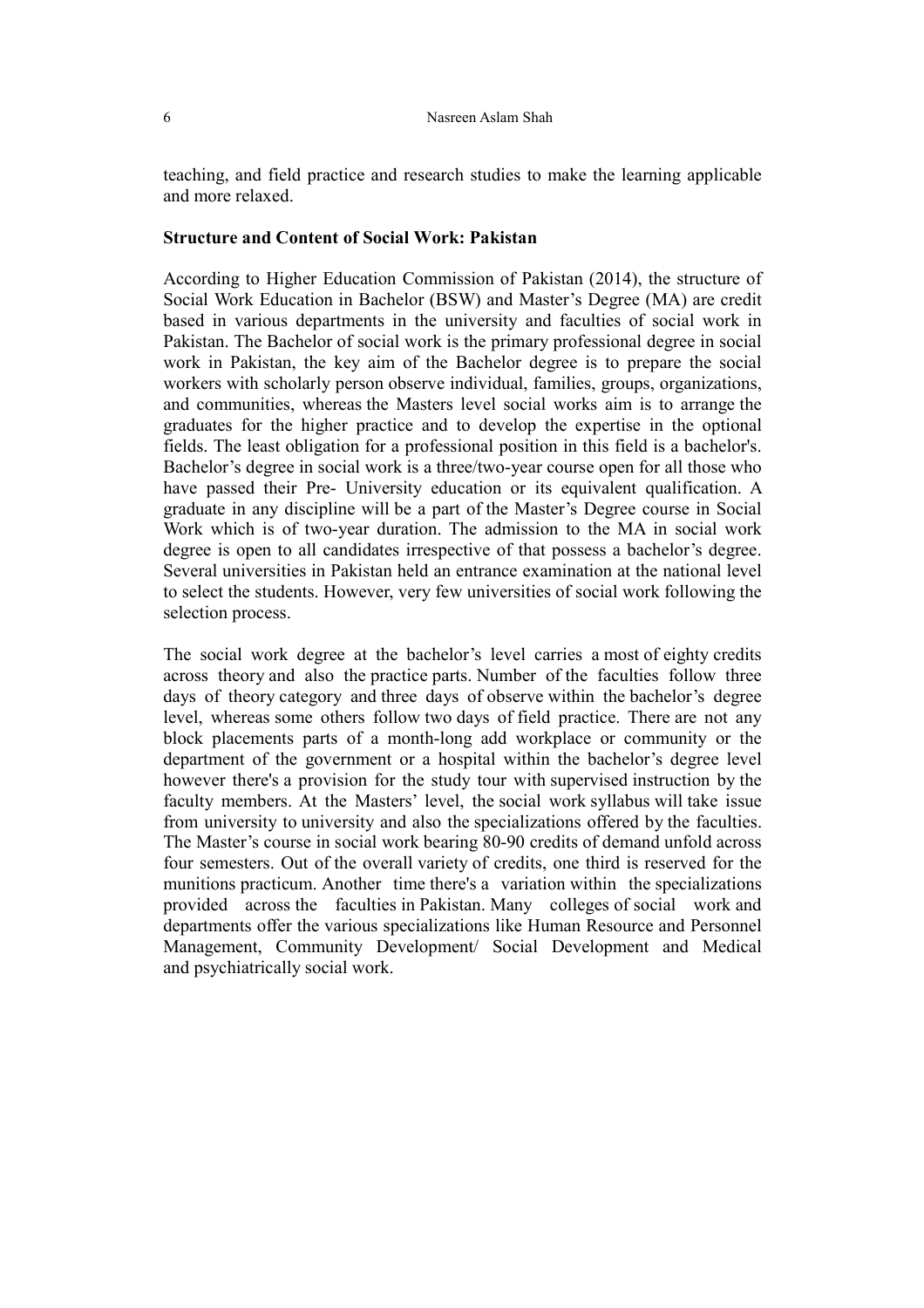| **Major courses including<br>research project/Field Work |                         | <b>Elective Courses within the major</b> |                                            |
|----------------------------------------------------------|-------------------------|------------------------------------------|--------------------------------------------|
| 12-14 courses                                            |                         | 4 courses                                |                                            |
| 39-45 Credit hours                                       |                         | <b>12 Credit Hours</b>                   |                                            |
| Subject                                                  | Cr.                     | <b>Subject</b>                           | Cr.                                        |
|                                                          | hr                      |                                          | hr                                         |
| Social Case Work<br>1.                                   | $\mathfrak{Z}$          | from<br>one<br>Four<br>courses<br>each   |                                            |
| 2.<br>Social Group Work                                  | $\overline{\mathbf{3}}$ | group:                                   |                                            |
| 3.<br>Community Organization                             | $\overline{3}$          | <b>A. Case Work Specialization</b>       | 3                                          |
| & Development                                            |                         | 1. Medical Social Work                   | $3333$<br>$333$                            |
| Social Research<br>4.                                    |                         | 2. Psychiatric Social Work               |                                            |
| Social Welfare<br>5.                                     | 3                       | 3. School Social Work                    |                                            |
| Administration                                           |                         | 4. Social Work with Special              |                                            |
| Social Action<br>6.                                      | $\mathfrak{Z}$          | People                                   |                                            |
| Social Gerontology<br>7.                                 | $\overline{3}$          | 5. Social Work and Correctional          |                                            |
| 8.<br>Criminology                                        | $\overline{4}$          | Services                                 |                                            |
| 9. Field Work & Report-I                                 | $\overline{4}$          | 6. Drug Abuse Prevention                 | 3                                          |
| 10. Field Work & Report-II                               | $\overline{4}$          | 7. Child Protection                      |                                            |
| 11. Field Work & Report-III                              | 6                       | <b>B.</b> Group Work Specialization      | $\mathfrak{Z}$                             |
| 12. Field Work & Report-IV                               |                         | 1. Youth Welfare                         | $\begin{array}{c} 3 \\ 3 \\ 3 \end{array}$ |
| 13. Research Project / Thesis                            |                         | 2. Social Work with Family               |                                            |
|                                                          |                         | <b>C. Community Development</b>          |                                            |
|                                                          |                         | Specialization                           |                                            |
|                                                          |                         | 1. Rural Development & Local             | 3                                          |
|                                                          |                         | Government                               |                                            |
|                                                          |                         | 2. NGOs Management                       |                                            |
|                                                          |                         | 3. Population Welfare                    |                                            |
|                                                          |                         | 4. Urban Development                     | $\begin{array}{c} 3 \\ 3 \\ 3 \end{array}$ |
|                                                          |                         | 5. Gender & Development                  |                                            |
|                                                          |                         | <b>D. Social Welfare Administration</b>  | 3                                          |
|                                                          |                         | Specialization                           |                                            |
|                                                          |                         | 1. Project<br>Planning<br>&              | 3                                          |
|                                                          |                         | Management                               |                                            |
|                                                          |                         | 2. Community<br>Based<br>Disaster        | 3                                          |
|                                                          |                         | <b>Risk Reduction (CBDRR)</b>            |                                            |
|                                                          |                         | 3. Labour Welfare                        |                                            |

Source: Higher Education Commission, Islamabad-Pakistan (2015)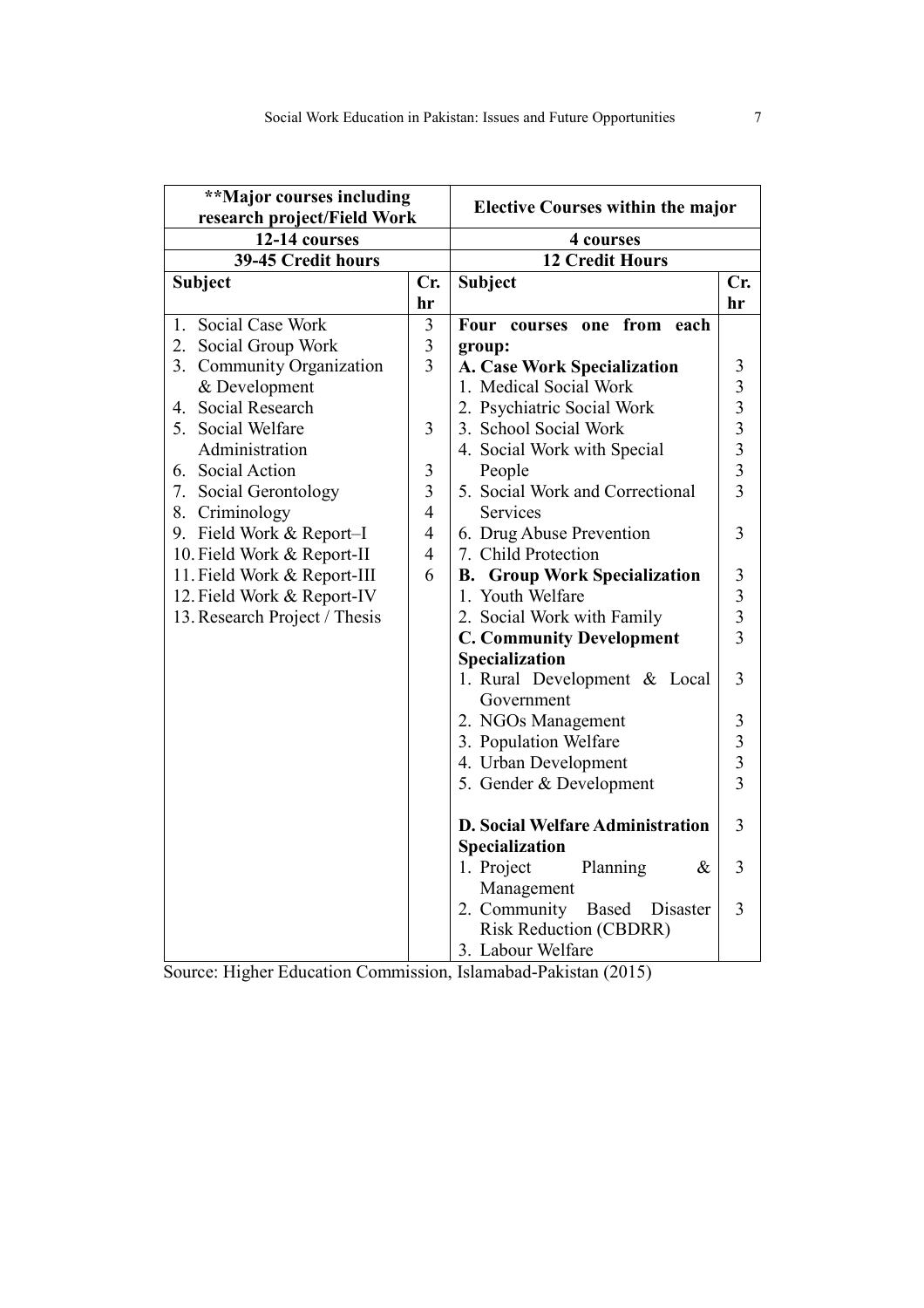# **Methodology**

This research paper attempts to summaries the brief history, current issues and future opportunities of social work education in Pakistan. The secondary data was collected through a variety of sources such as websites, Economic survey, books and journals.

## **The Problems and Challenges to Professional Social Work in Pakistan**

The following problems and challenges faced to social work education in Pakistan which require to be addressed jointly for rising the standards, enhancing the identification of the profession and developing literature in consonance with the social context.

# **Recognition of Professional Social Work**

Lack of public and government identification of social work as a profession may be a crucial absence that has a lot to try with its future views in Pakistan. The idea of the professional social work within the people's mind is a challenge to an idealized picture of a standard social worker who has the sterling qualities of the heart rather than of mind. The proposal of a paid professional social worker is still an abhorrence to the majority in Pakistan who even now cling to the idea that doing social work is essentially a voluntary activity of a selfless sort. Under Pakistan circumstances service and sacrifice, this is noble and without any wage, is looked upon as higher.

## **Low Established Level**

The current level of Pakistan social and welfare services is very low bywhich the majority of the unpaid welfare organizations lack the required resources to fulfill number of the fundamental human desires offolk. Even the Federal Social Welfare which helps monetarily to voluntary organizations do not promote the reason of professional social work. In fact, the department that uses a huge range of specialists has not given correct illustration to the professional social workers. It's right that proper education for social work has taken basis and presents graduate courses nowadays, by several different ways that are teaching training in connected fields both at the graduate and undergraduate levels. It's additionally true that variety of agencies do exist that still to support the reason of professional social work. However not denying the actual fact that both Pakistan social work education and its professional agencies are spreading a system of social work that gets the inspiration principally from American social work philosophy with its ideas, techniques, structure, and goals (Anwer, 2008).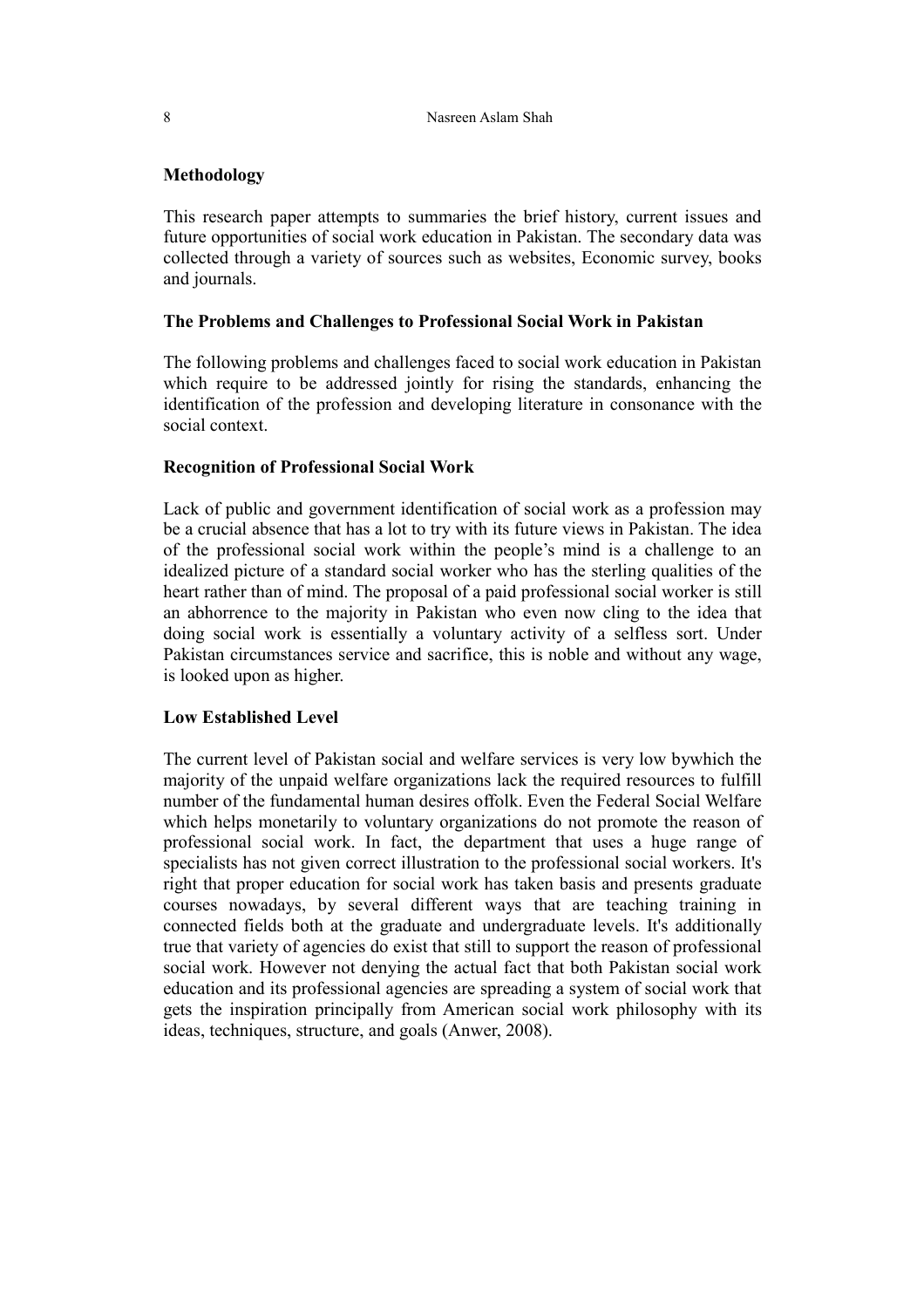#### **Lack of Local Literature**

The key disadvantage of social work education in Pakistan is its lack of ability to adequately localize its knowledge-base. The essential teaching objects with regard to interventionist ways (the divine of social welfare work, group work, and community organization) continues to be primarily Western. The challenge, as mentioned before, has not been met and there's typically a lingering doubt within the mind of the many social work educators and trained social workers whether or not social work in Pakistan will afford to be solely involved with specific people, groups, and communities, the issues are confronting enormous masses of individuals. Several of issues that are known as issues of the socially oppressed and economically disadvantaged sections can't be known as modify mental problems. The social and cultural context of those issues is well on the far side the reach of moral-ethical and /or psycho-social paradigm of intervention (Waseem, 1982).

Since the social work literature, methods of practice, approaches, theories, have been greatly borrowed from western countries, so we must develop the local approaches too. This needs that the academicians and practitioners must document their experiences so as to make possible the procedure of developing native knowledge and information.

#### **Lack of Local Based Code of Ethics**

The professionals alone haven't, however, no heritable any main place to form and prepare social policies or to administer social organizations. For a second time, the professional cluster itself has not developed any social code that the profession conjointly ought to recognize and examine because of the basic feature of their profession. Visible of the dominance of foreign influence on the social work in Pakistan and its lack of combination with the cultural mores of Pakistan society, there's no agreement on the knowledgeable code of ethics for the practice of social work (Safdar, 1977). The profession has not develop consciousness of kind and has not created a standard platform to precise its purpose of reading on broad problems and issues attempted by the society. Moreover, the educational institutions provide only a few courses on social administration, social planning, and social policy, and most of the prevailing courses did not develop intellectual interest and ability to push research orientation.

#### **National Council for Social Work**

We must have national and provincial levels commission to keep the identical standards of education and provide authorization to organizations as well as to practitioners. If not an identical method of authorization on all Pakistan bases is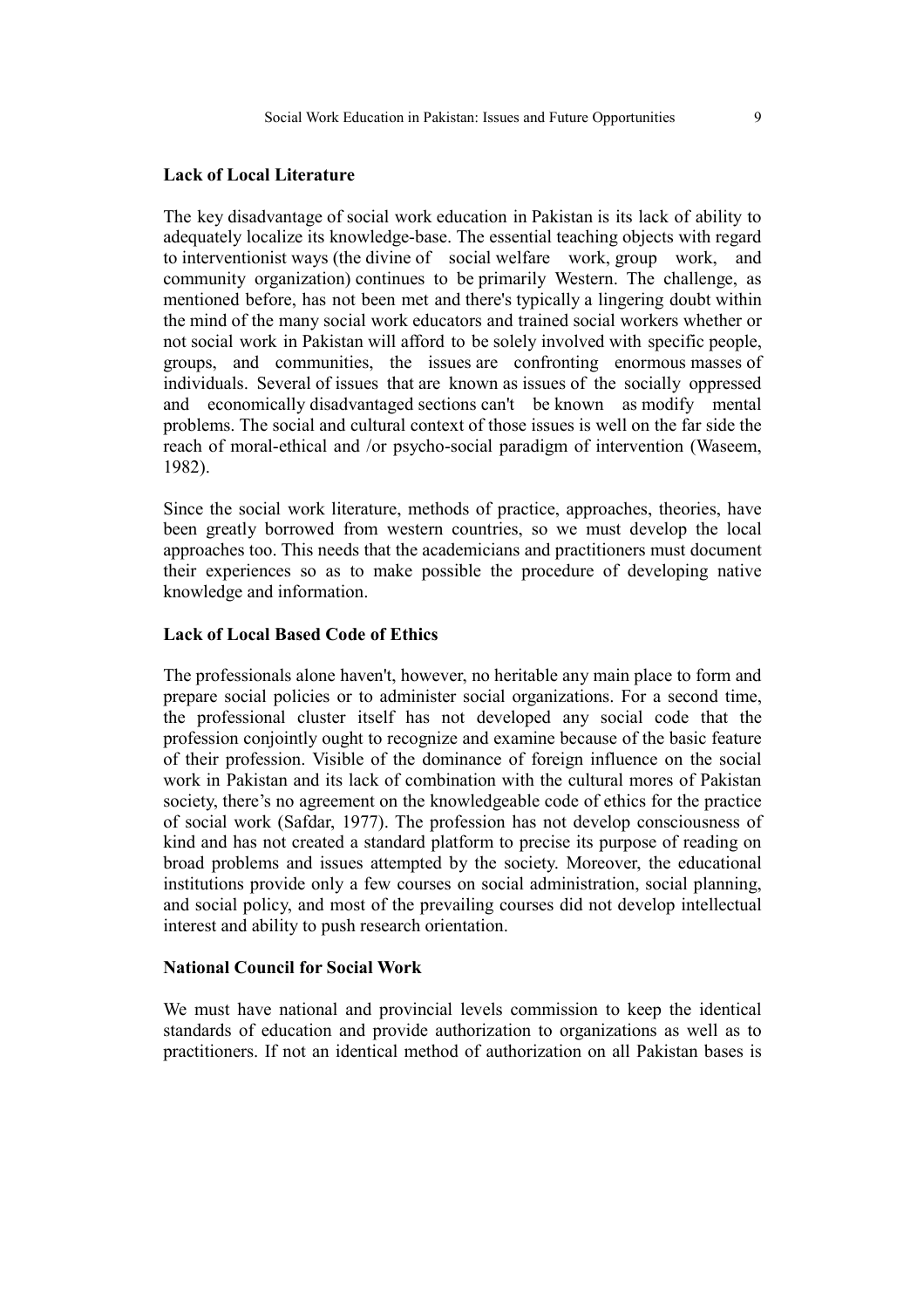developed and implement, the development of social work education and programs on sound lines is possible to proceed extremely gradually for a long time. A number of committees recommended the establishment of a national and provincial social work councils, but no action seems to have been taken in this behalf so far.

# **Social Work Educators are not Practitioners**

When we talk regarding social work as a profession like medicine, and engineering etc. The teachers of medical universities perform their profession by visiting hospital along with the medical students, professors of professional involvement in practice and update their knowledge levels, improve their competencies to contract with the problems (Kirst,2003) In social work, the holistic sight on teaching, practice and research is lacking very much, majority Social Work Educators are found to be contented in conservative classroom teaching and hardly ever found in practice and research fields. Social work professionals also teach, lead and train the students of social work like medicine or law students will only be trained by medical/ law teachers, professional students only may be capacitated by the graduates likewise same are going to be appropriate for social work profession.

# **Lake of Standards of Education and Training**

It must standardize the value of education and training that are offered by various universities of social work throughout the country. Social work departments differ from each other in terms of curricula, common course versus specialization offered, activities, focus, duration, training inputs of fieldwork parts and so on. There ought to be a least standard of education and fieldwork training inputs offered to students in universities (Thomas, 2010). Across the state, no university is adopting homogeneous program, tips and other standards. Many departments are not giving any priority to workshop; merely the students are being awarded the degrees. Certainly standard of education in social work is inadequate.

# **Future Opportunities of Social Work Education in Pakistan**

At present, the development sector is basically managed by the social welfare department and non-governmental organizations (NGOs) that are performing pioneering work to the development of the society. Someone with a degree (preferably a Master degree) in Social Work is vastly most well-liked in developmental organizations and NGOs. In additional words, it is aforementioned that NGO sectors, additionally because the development sectors, are being conquered by the professional social workers. As a way, because the pay of an expert social worker in development sector is concerned–it differs from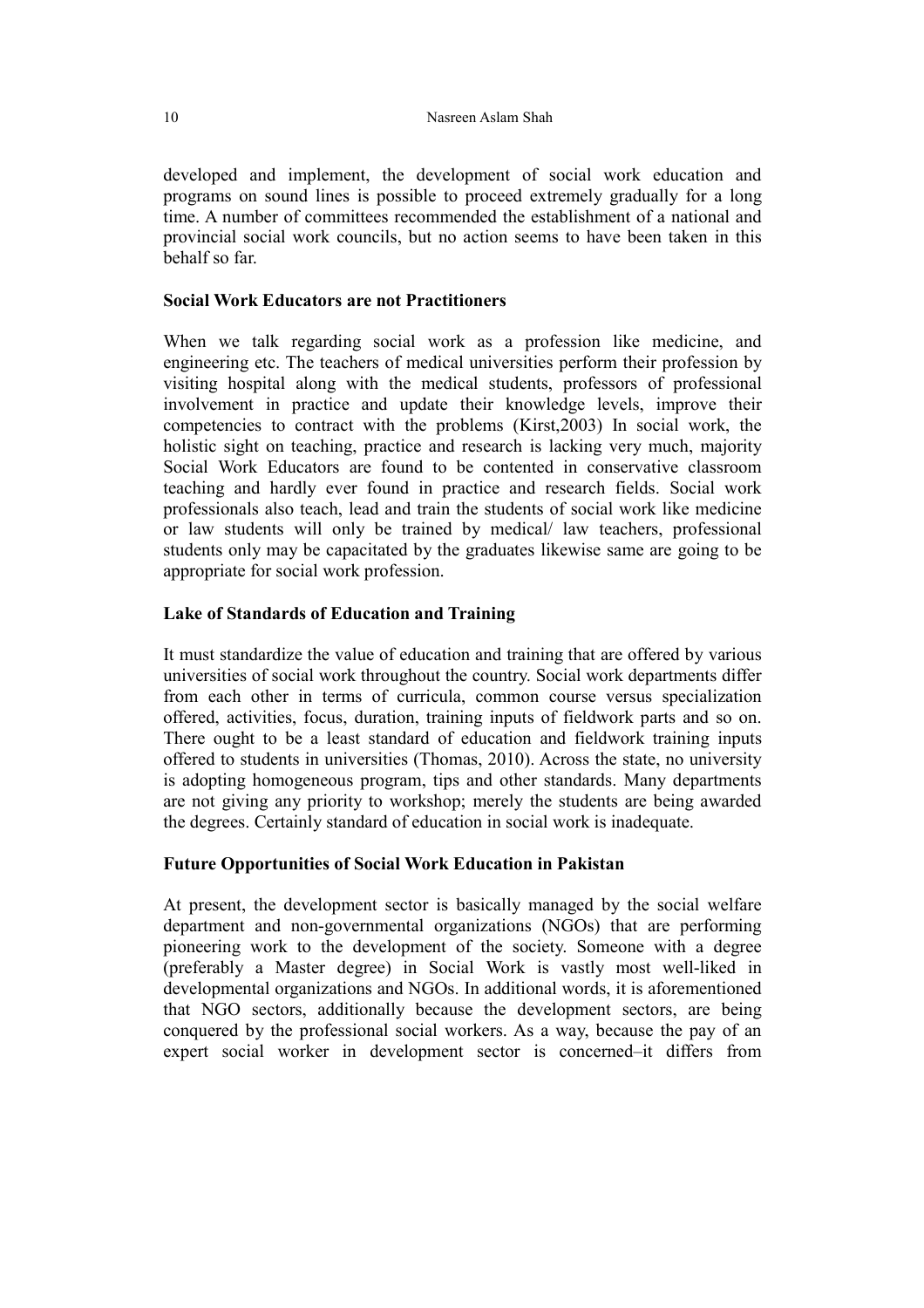organization to organization. Vast employment opportunities offered for social workers in private as well as public sector organizations. Though it was considered a low paid profession earlier, recently several organization offices are taking over social responsibilities and they look for good capable social workers who are paid on par with the other workers.

Career opportunities in social work would depend on an individual's space of specialization. Social workers who specialize in the area of human resource management can get jobs in the Personnel, Human Resource Management (HRM), Welfare departments of factories and commercial organizations, as executive officers, trainee officers, welfare officers and social security officers. Trained professionals will get government cadre jobs, semi-government activities, government organizations as labor welfare officers, welfare officers, social workers etc (Zofia, 1977). There are also NGOs and organizations giving various services to different parts of the society. NGO's would like trained social employees to figure in varied fields. Social employees may also take up teaching assignments. After many years of expertise, one will even become an adviser with varied organizations and may conjointly begin freelance work. Social workers will pursue a career as a counselor in healthcare, environmental protection, community policing etc. They will concentrate on kid welfare and family services, mental state services, public help, medical social work, community organization, welfare work, coming up with and policy development or welfare administration.

Globalization and the new signal of industrial advances, joined with worldwide mutuality between and among people, groups, and states, are having a wonderful consequence on social work education and practice all over the world. With growing world social issues, social work professionals endlessly busy to find solutions to each native and world issues. This trend is mirrored within the social work profession's involvement in a sort of global measurements of apply and with varied organizations involved with world challenges and problems. Immense opportunities are obtainable for social workers abroad (Cree, 2003).

Globalization extended the capacity of service for students choosing for social work as their career Social workers have a novel talent set that's in demand in several elements of the planet, and a few might feel their skills can be higher applied in a world setting. Whereas jobs in domestic and international social work are similar, the approach to life and cultural challenges are completely different. Social workers distinctive skills and versatile approaches to problem-solving will facilitate develop human potential in places wherever folks are burdened and make peaceful, mutual solutions to strife-filled things(DuBois, and Miley,2005) The benefits of social service jobs abroad will outweigh the shortage of a monetary reward. Success and also the satisfaction that comes with it all told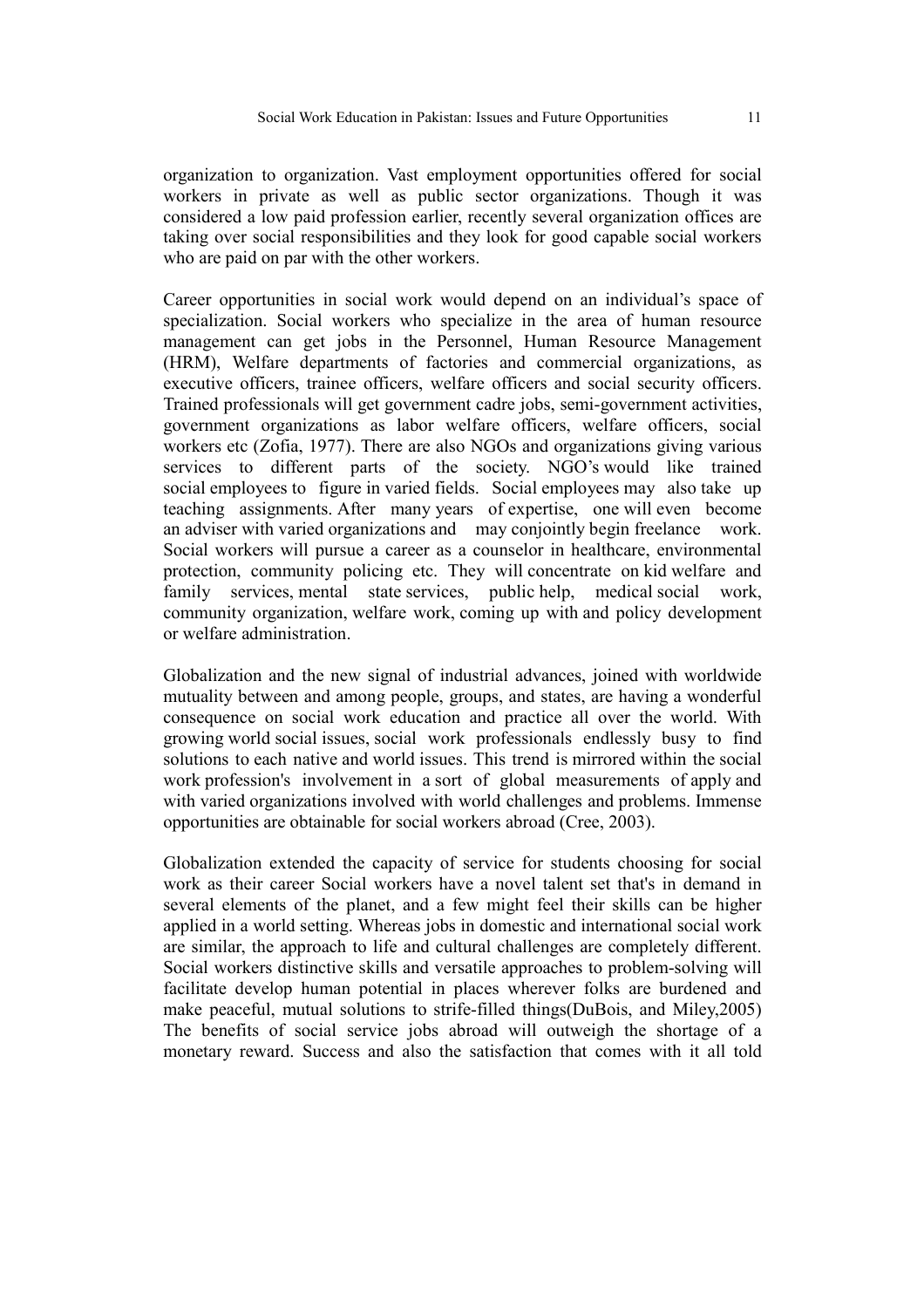fields of social service square measure betting on the data of, and familiarity with, human behaviour.

Challenging yourself to be taught in a very totally cultural circumstance through social work overseas can extend your viewpoint and practices, demonstrate the new methods that to follow previous skills, show alternative ways professionals treat apparently universal issues and conditions. The present state of social work skilled development is characterized by two realities. There's an excellent deal of ancient social and psychological analysis (both qualitative and quantitative) being disbursed primarily by university-based researchers and by researchers based mostly in institutes, foundations, or work agencies. Meanwhile, several social work practitioners still look to their own expertise for data. This can be a continuation of the controversy that has persisted since the get-go of the profession within the initial decade of the  $21<sup>st</sup>$  century.

# **Recommendations**

To promote social work education in Pakistan, the research suggests the following recommendations**:** 

- The model from top to bottom must be amended in the country. There's additionally a need to focus on published and unpublished materials of nongovernmental organizations which are very helpful for knowledge improvement. Besides this, another local source that social work knowledge is made by departments of social work education.
- Discussions between social work and allied authorities, academicians, practitioners and activists to come up for research and long-term partnership.
- Social Work Education is being formed by University Departments; the standard of University Departments would outline the standard of Social Work Education. If the university departments of federal and province level have a joint vision and mission then it will result a more robust expression of the Social Work Education.
- Its ability to produce more learning opportunities through classroom communication library and internet resources.
- Its efforts to encourage scholastic performance among staff and students.
- The national and provincial level lobbying efforts to deal with the issues and challenges in a very systematic manner by strengthening social work education in Pakistan. Social work education will be formed within the simpler manner to beat the issues and challenges. At last, The Human Resources must be designed through coaching  $\&$  development, consolidated by observe, controlled in sustained action and amalgamated into character.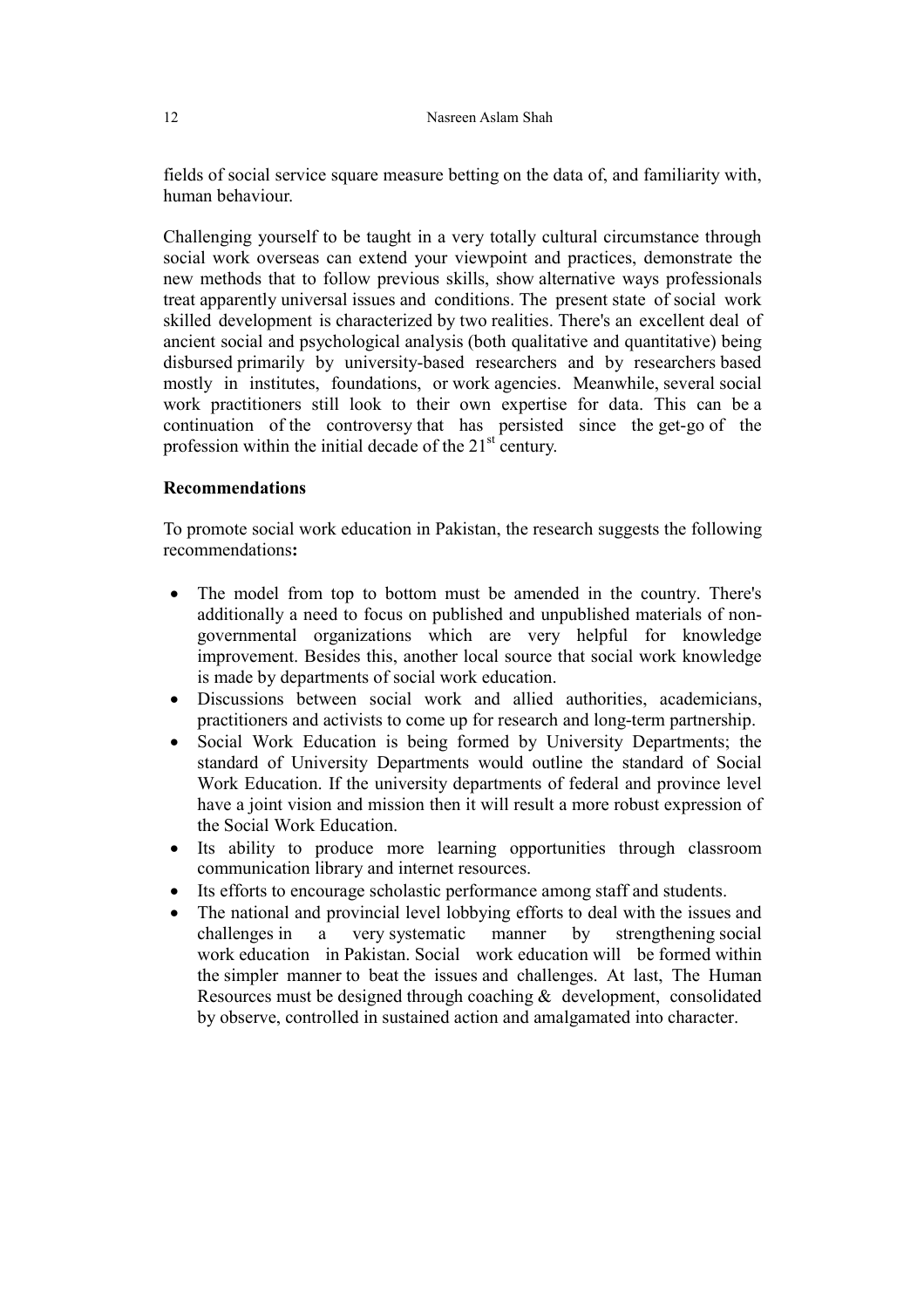- The current model of social work education in developed countries does not suit the requirements of developing countries, therefore, there is an excellent need to advance local syllabus in all universities.
- The model of social work education should suit the historical and cultural origins of people.
- It ought to gather the socio-economic necessities of the bulk inhabitants of the country, especially the challenge of poverty.
- The idea of development should be obviously outlined, maintaining in view the prevailing truths and therefore, the future line of social change, and
- The structure, content, and procedure of social work education, must be linked with the aim, and their implication in the field be kept under constant review.

## **Conclusions**

Seventy years of professional social work in Pakistan has been marked by few achievements and too many failures that demand a serious debate on what the future holds for a 'profession' stressed by several internal and external constrains and considerations. During the period of seven decades after its inception in Pakistan achievements, have several problems and challenges faced by the country. In this paper the authors tried to combine the problems and challenges, and recommendations for addressing those problems and challenges. Teachers, practitioners and learners should come together with collective vision and mission to overcome all those problems and challenges to strengthen the social work education in Pakistan.

Professions supported the relation like social work should have its knowledge domain really reflective values, culture, issues of society within which it is to be instructed and practiced. Concerning social work education in Pakistan, it'll be inappropriate to mention that social work educators haven't more matured the requirement of indigenizing social work information. It, however, is seen in the writings of the professionals that there is want of time and its dissemination. However, it was found that organized efforts were not made to determine the causes for the lack of local knowledge in Pakistan.

#### **References**

- Alam, Anwer (2008). Community Development and Social Welfare. Peshawar, Pakistan: New Awan Printers.
- Axinn, J. & Levin, H. (1975). Social Welfare: A History of the American Response to Need. New York: Harper and Row, Inc.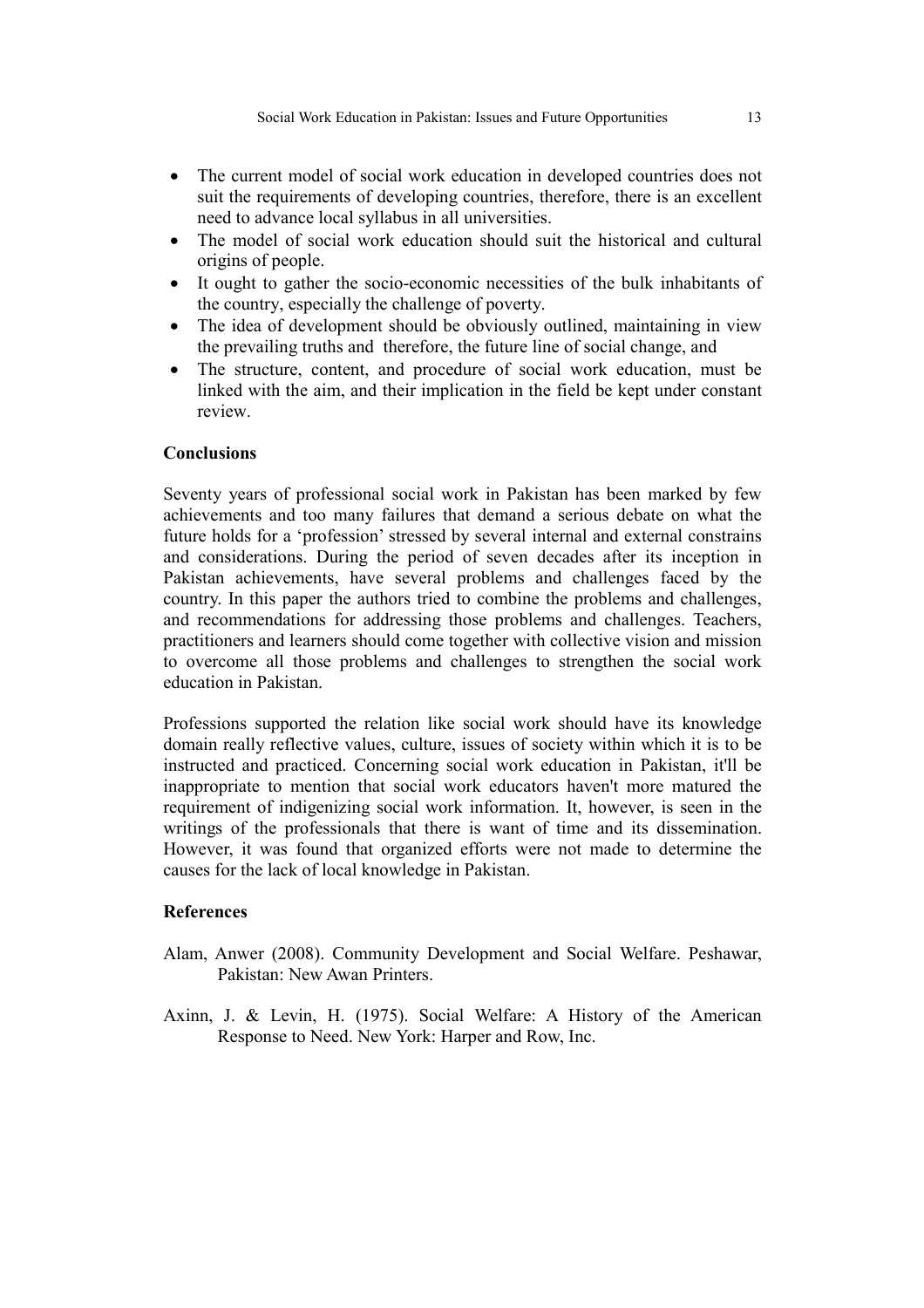- Bernstein, A. J. (1995). Redefining Social Work's Emphasis on the 'Social': The Path to Development, In: International Social Work, vol.38, pp.53-67.
- Compton, B.R. (1980). Introduction to Social Welfare and Social Work: Structure, Function, and Process. Homewood, IL: The Dorsey Press.
- Conrad, I.F. (1999). Education for Social Work*.* New York: Russell Sage Foundation.
- Cree, V.E., (ed) (2003). Becoming a Social Worker, London, Routledge.
- DuBois, B. & Miley, K.K. (2005) Social work: An Empowering Profession. Boston, Pearson Education Inc.
- DuBois, B. & Miley, K.K. (2005a). Social Work: An Empowering Profession. Boston, Pearson Education Inc.
- Estes, R.J. (1997). Social Work, Social Development, and Community Welfare Centers in International Perspective, in: *International Social Work*, vol.40:1, pp.43-55.
- Farley, O.W and Smith, L.L. (2006) Introduction to Social Work. ( $10<sup>th</sup>$  edition). Boston, Pearson.
- HEC. (2015). Curriculum of Social Work BS/MS (Revised 2015), Higher Education Commission, Islamabad, Pakistan, p.12.
- Kirst-Ashman, K. (2003). Introduction to Social Work and Social Welfare: Critical Thinking Perspectives. Pacific Grove, USA: Cole-Thomas Learning.
- M, Waseem (1982). Local Power Structure and the Relevance of Rural Development Strategies: A Case Study of Pakistan. Community Development, vol.17, pp.225-233.
- Midgley, G. (2000). Systemic Intervention: Philosophy, Methodology and Practice. New York, Kluwer Academic.
- Midgley, G. (2000a). Systemic Intervention: Philosophy, Methodology and Practice. New York, Kluwer Academic.